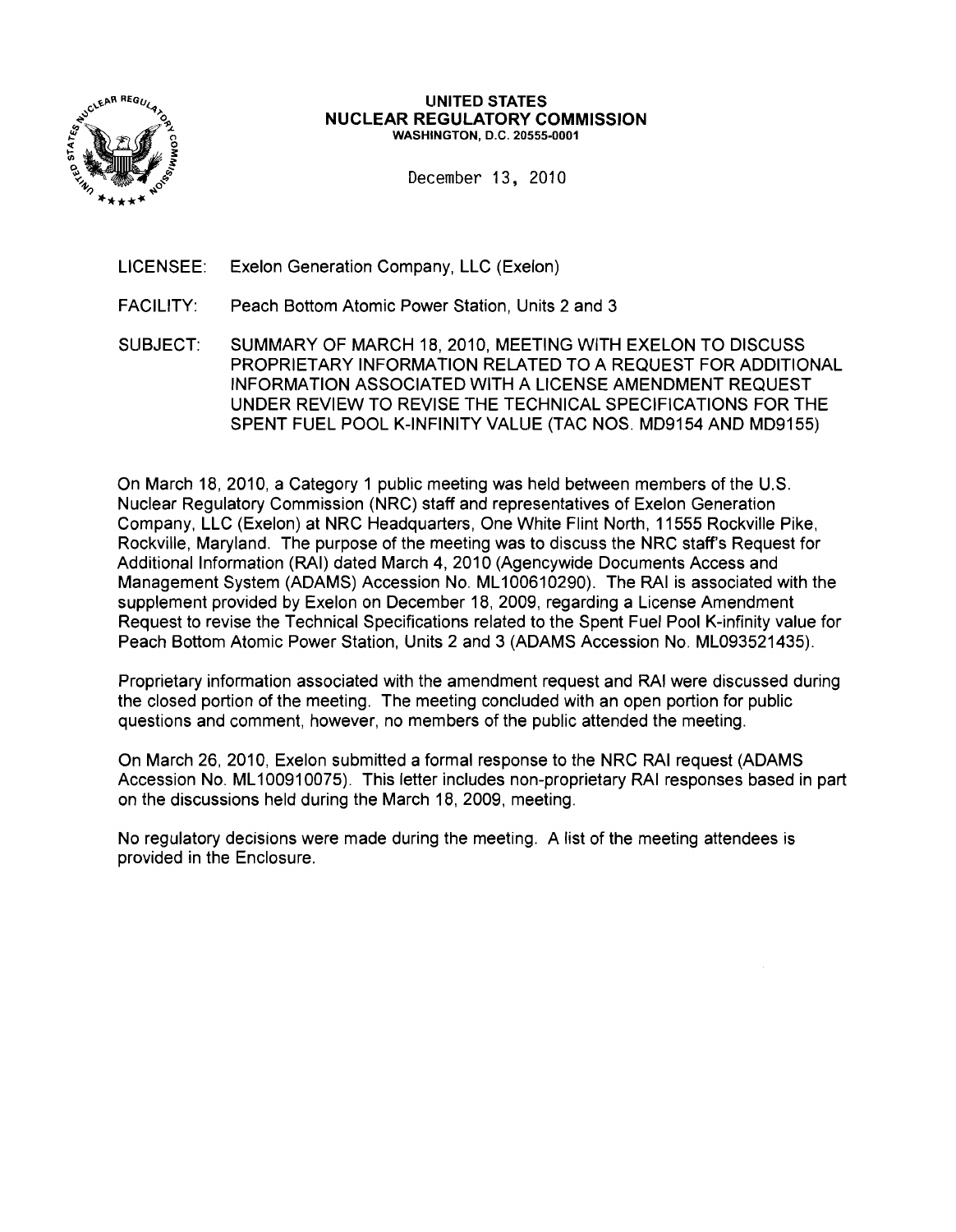$-2-$ 

Please direct any inquiries to me at 301-415-3204 or John.Hughey@nrc.gov.

bokey

John D. Hughey, Project Manager Plant Licensing Branch 1-2 Division of Operating Reactor Licensing Office of Nuclear Reactor Regulation

Docket Nos. 50-277 and 50-278

Enclosure: List of Attendees

cc w/encl: Distribution via ListServ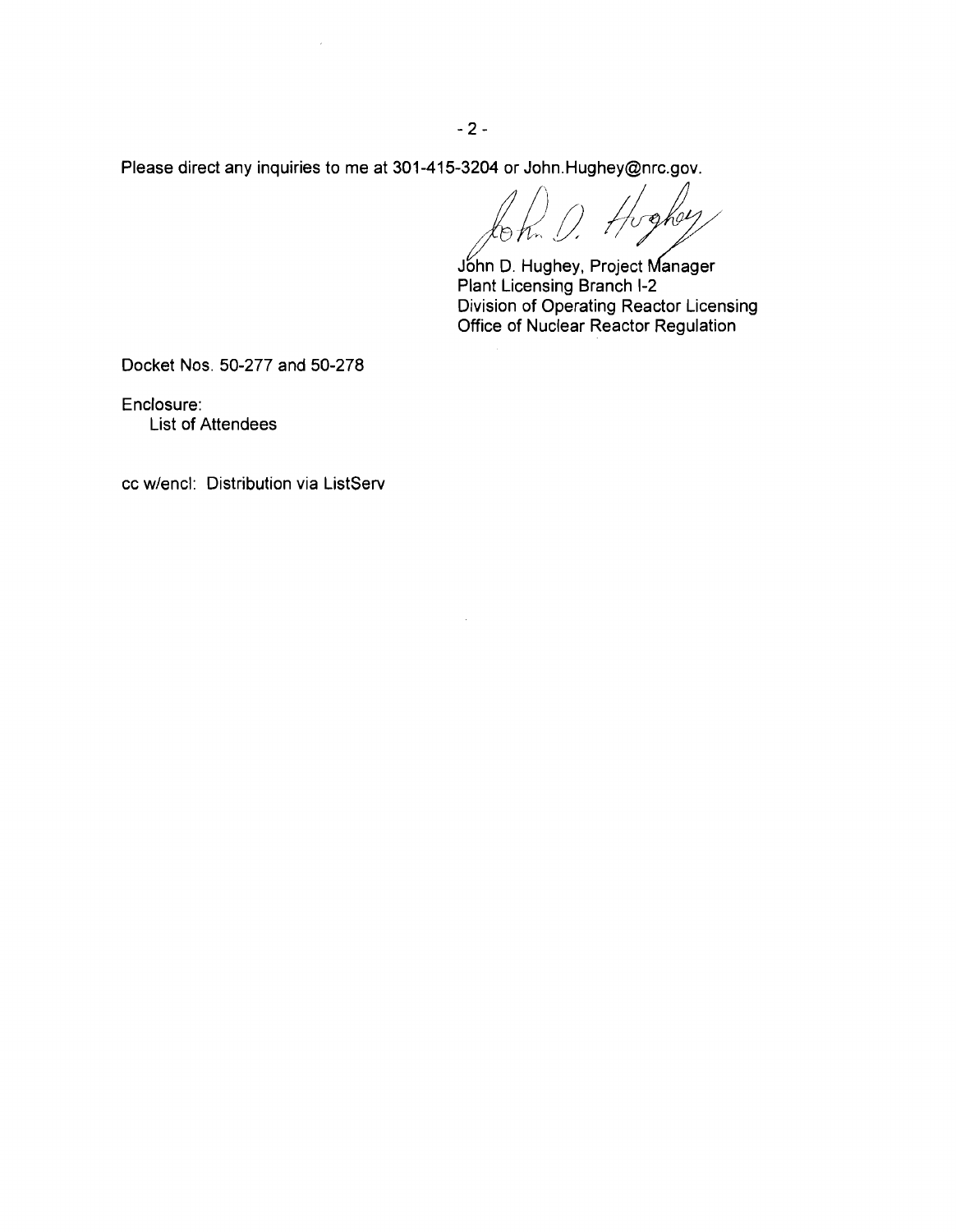### LIST OF ATTENDEES

# MARCH 18, 2010, MEETING WITH EXELON GENERATION COMPANY, LLC

# TO DISCUSS THE REQUEST FOR ADDITIONAL INFORMATION

## ASSOCIATED WITH THE PEACH BOTTOM SPENT FUEL POOL

# K-INFINITY LICENSE AMENDMENT REQUEST

#### EXELON

Pam Cowan David Helker Tom Loomis Jill Fisher Jeff Holley Steve Hesse Ken Lindquist (Northeast Technology Corp.) Matt Harris (Northeast Technology Corp.)

NRC

Harold Chernoff **Kent Wood** John Hughey Matt Yoder Robert Taylor Tony Nakanishi